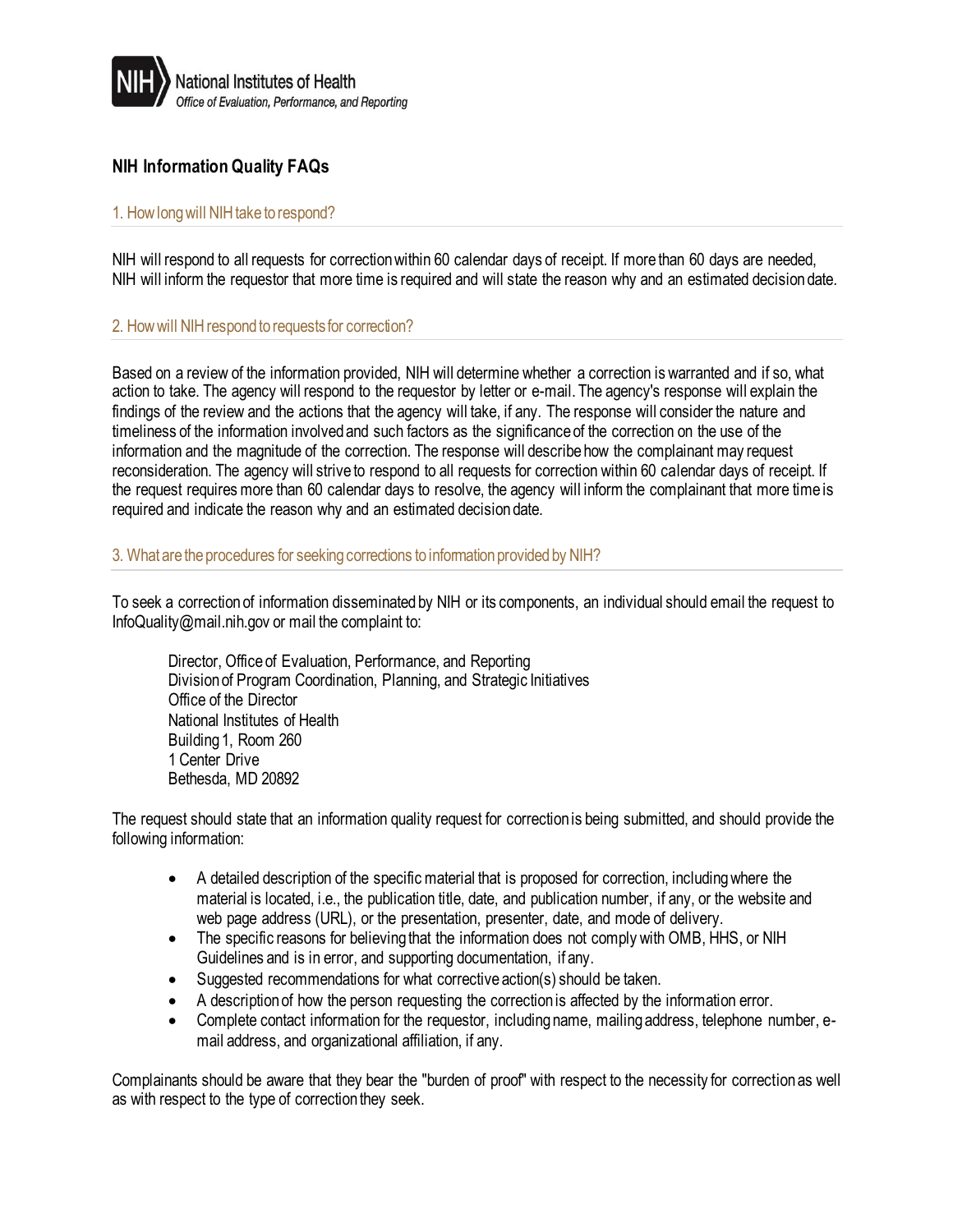

#### 4. Who is responsible for the information quality guidelines at NIH?

The NIH official with overall responsibility for receiving and resolving complaints regarding information that does not comply with agency guidelines for information quality is the Director of the Office of Evaluation, Performance, and Reporting (OEPR) in the Division of Program Coordination, Planning, and Strategic Initiatives, Office of the Director, NIH. The Director of OEPR has overall responsibility for implementing NIH Information Quality Guidelines and works collaboratively with other NIH units.

#### 5. What information is covered by OMB Guidelines?

Although information that is not covered by the OMB Guidelines is not subject to the administrative complaint procedures, the information is still subject to the usual NIH internal review procedures for accuracy and quality.

## **NIH Information Covered by the OMB Guidelines**

- Scientific research papers, books, journal articles, and similar authoritative materials produced by NIH employees and contractors, unless they have disclaimers alerting the audience that they do not represent official views of NIH. (This does not apply to materials produced by extramural researchers supported by NIH awards.)
- Other official reports, brochures, documents, newsletters, fact sheets, and audiovisual productions (i.e., a unified presentation, developed according to a plan or script, containing visual imagery, sound, or both, and used to convey information).
- Editorials, commentaries, letters-to-the-editor, only if written by NIH staff representing official NIH viewpoints.
- Oral information, including speeches, interviews, expert opinions, only if representing NIH's views, official positions, or policies.
- Open meetings' proceedings and minutes.

## 6. What information is not covered by the OMB Guidelines?

## **NIH Information Not Covered by the OMB Guidelines**

- National Library of Medicine (NLM) databases or other archival records, grant information contained on the Research Portfolio Online Reporting Tools (RePORT), and similar databases.
- Documents not authored by the agency and not representing the agency's views, including information authored and distributed by NIH grantees.
- Information that is limited in dissemination to government employees or agency contractors or grantees.
- Information pertaining to basic agency operations.